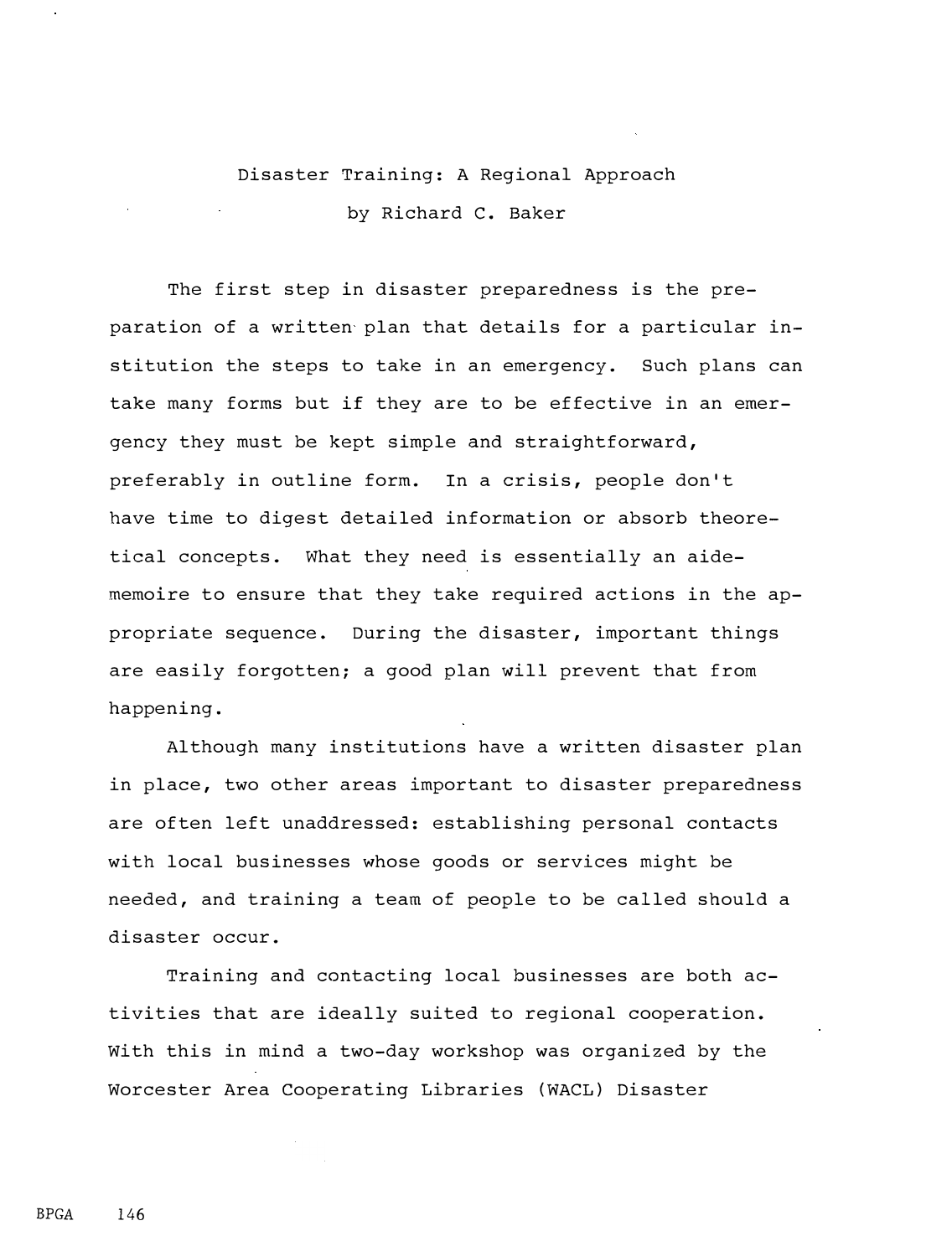Committee. WACL is a central Massachusetts consortium of twelve academic libraries whose parent institutions form the Worcester Consortium of Higher Education.

"Ark Building for Librarians - How to Salvage Books after a Flood" was the title of the disaster training workshop held on August 21 and 22, 1984. Forty-eight people from seventeen institutions attended the workshop which was funded entirely by the Massachuseetts Council on the Arts and Humanities. For two days they were involved in a simulated disaster involving over four thousand wet and muddy books, periodicals, microforms, and photographs. The workshop was planned to be as total an experience as possible of what might be necessaary in a real disaster  $-$  from cleaning, sorting, and packing damaged materials, through transporting them to a commercial freezer, to drying the materials by hand.

Because it is impossible to predict the nature or scope of an actual disaster, the training was designed to cover as many aspects of a real disaster as possible. Peter Waters' Salvage of Water-Damaged Library Materials is the standard manual on the subject and the one people are most apt to consult during a disaster. It was therefore decided the workshop should provide the participants with an opportunity to try all the procedures suggested in Waters• manual in a situation as close to real life as possible. That would provide people with an opportunity to evaluate the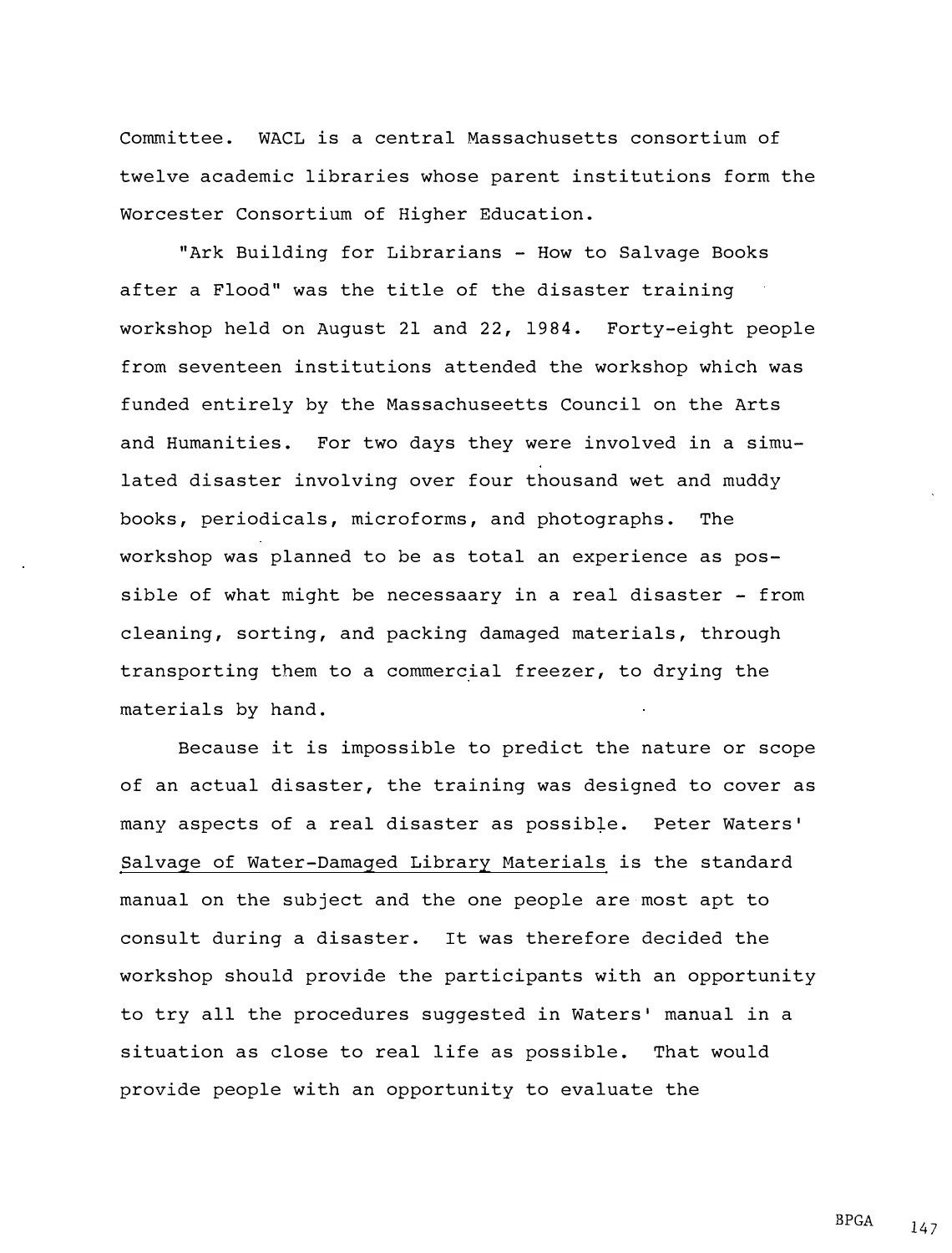requirements, uses, and appropriateness of various procedures in the context of a real disaster.

The workshop was held in the gymnasium and parking lot of Assumption College in Worcester. The first day started with registration, followed by talk by the workshop director, Richard Baker, on the background of disaster planning and the role of training in disaster preparedness. The group then went outside to the parking lot, where they faced a pile of four thousand wet, soggy, and dirty books, journals, microforms, and other media. The fire department, which had come to demonstrate the use of fire extinguishers and to allow participants to practice with their own extingishers, obligingly hosed down the pile of books, giving them a further soaking. This graphically demonstrated the relationship of water damage to fire.

With guidance from the workshop director and the Committee members, the group divided into teams and began the arduous task of salvaging the mass of damaged material. Following the techniques described in Waters' manual, the participants tried different methods of cleaning the books, such as dipping them, clamped shut, in plastic garbage cans of clean water. Materials supplied to the participants included pads and pencils, freezer paper, and plastic milk crates. The rest of the day was spent, with a break for lunch, sorting, cleaning, wrapping, packing, and recording the material. As the milk crates were filled, they were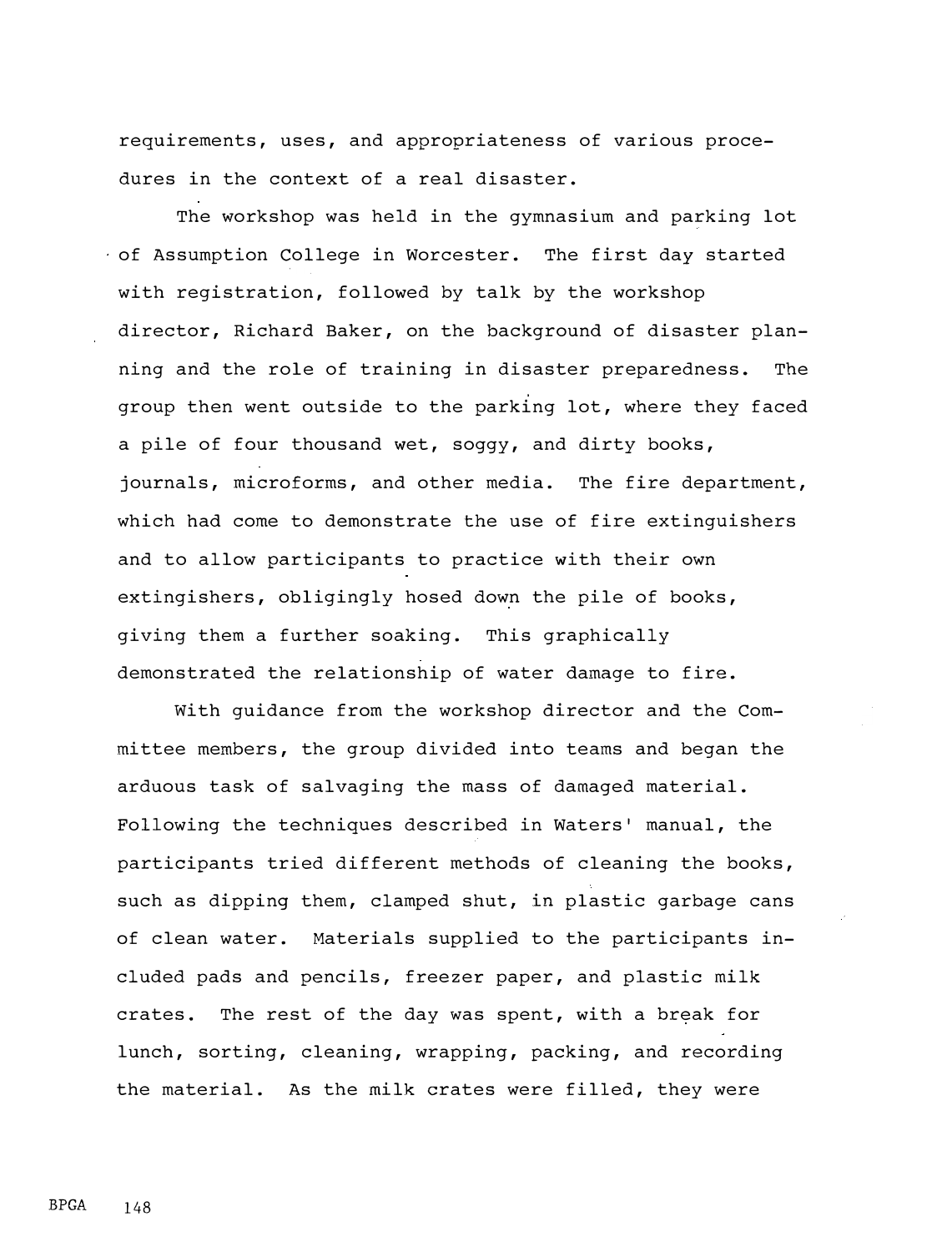either wheeled into the gym on hand trucks or loaded on a rented truck for transportation to freezer storage. At the end of the first day, about one-quarter of the materials had been loaded on pallets in the truck and another quarter had been brought inside the gym for drying. Half the material was still outside in mud puddles. The amount of labor involved in salvaging books became apparent to all.

The final event of the day was the trip to the cold storage facility, where four pallets of book-filled milk crates were to be frozen overnight. Unexpectedly, during the trip, the milk crates bounced of the pallets and spilled their contents onto the floor of the truck. The crates had to be repacked before a fork lift operator could move them into the freezer (with the ice cream) at  $-20^{\circ}$  F. The group had been warned to bring winter coats, but people shivered anyway as they toured the freezer. To finish the day, the participants posed for a group portrait in their winter coats under the summer sun on the steps of the cold storage building.

The morning of the second day the books were retrieved from the freezer. This time, more care was taken in loading the material in the truck, but it was to no avail, for when the truck was opened at the gym, the crates had fallen over again. The lesson was obvious to one and all. Extreme care is needed in packing a truck if further damage to the books is to be avoided.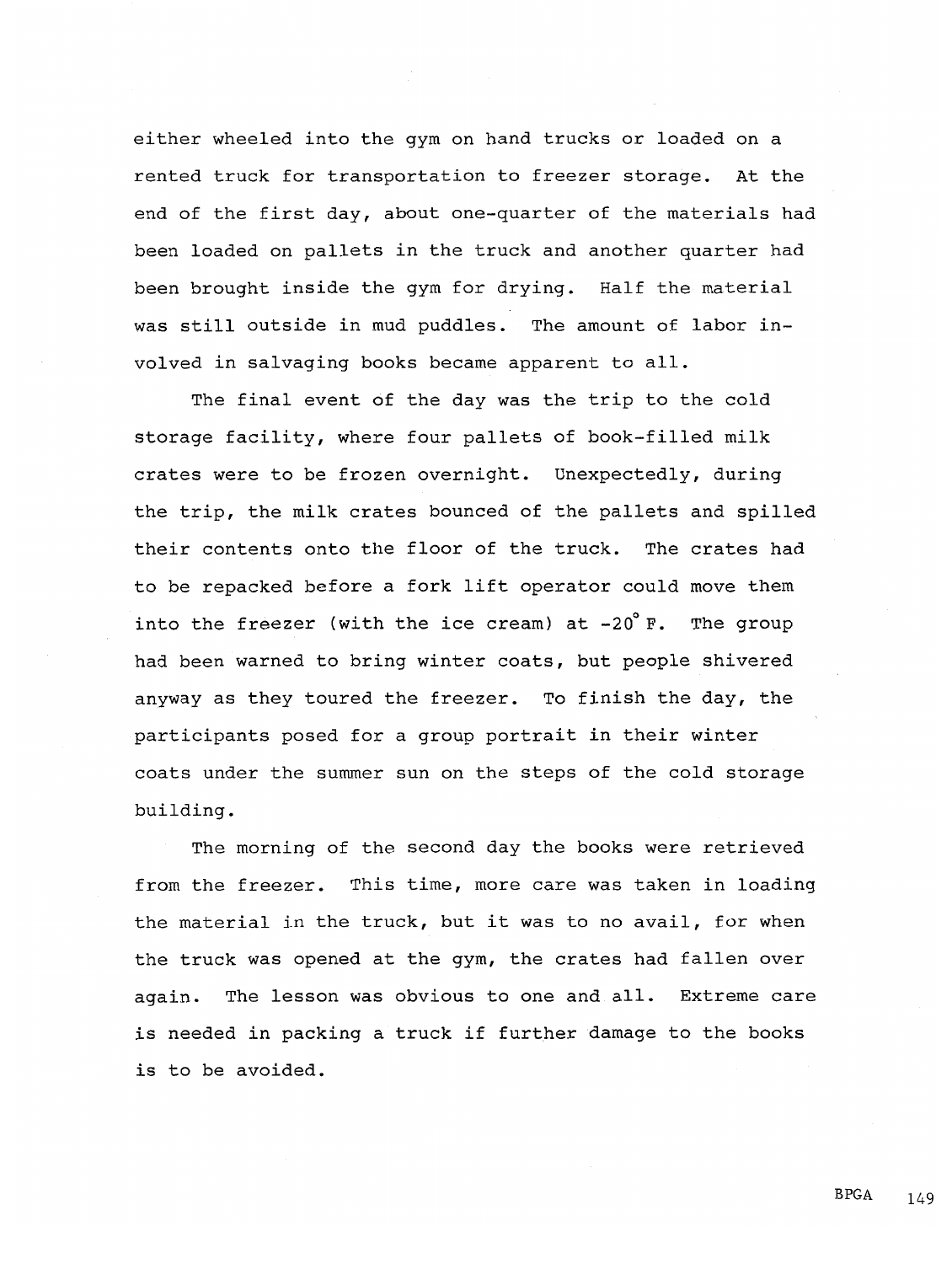The group then formed a human chain to carry the frozen books into the building. The morning was spent setting the books in front of fans, interleaving them with blank newsprint, and hanging them on lines to dry. The books that had been frozen were observed to see the effects of freezing and the rate of thawing. Sandwich wrapping paper had been used to wrap the frozen books instead of more expensive freezer paper; it did not hold up well as the books thawed and the paper got wet. While the books were drying, individual teams went outside and made thymol-impregnated paper (from the blank newsprint) for interleaving in the drying books to retard mold growth.

At the end of the morning, Richard Baker visited each team's work area with a moisture meter. The meter is designed to measure the moisture content of paper, with seven percent being "normal." The people in each group were asked to judge by feel if the books were dry enough to go back on the shelf without danger of mold growth. Most of the books people thought were dry still had a high moisture content; in some cases the meter reading went off the scale.

After cleaning up and having lunch, the group assembled for an evaluation session. There was a lively discussion about all aspects of the workshop. Suggestions were made about different ways of packing material, drying methods, and the appropriateness of the various procedures to different situations. Aside from the specific techniques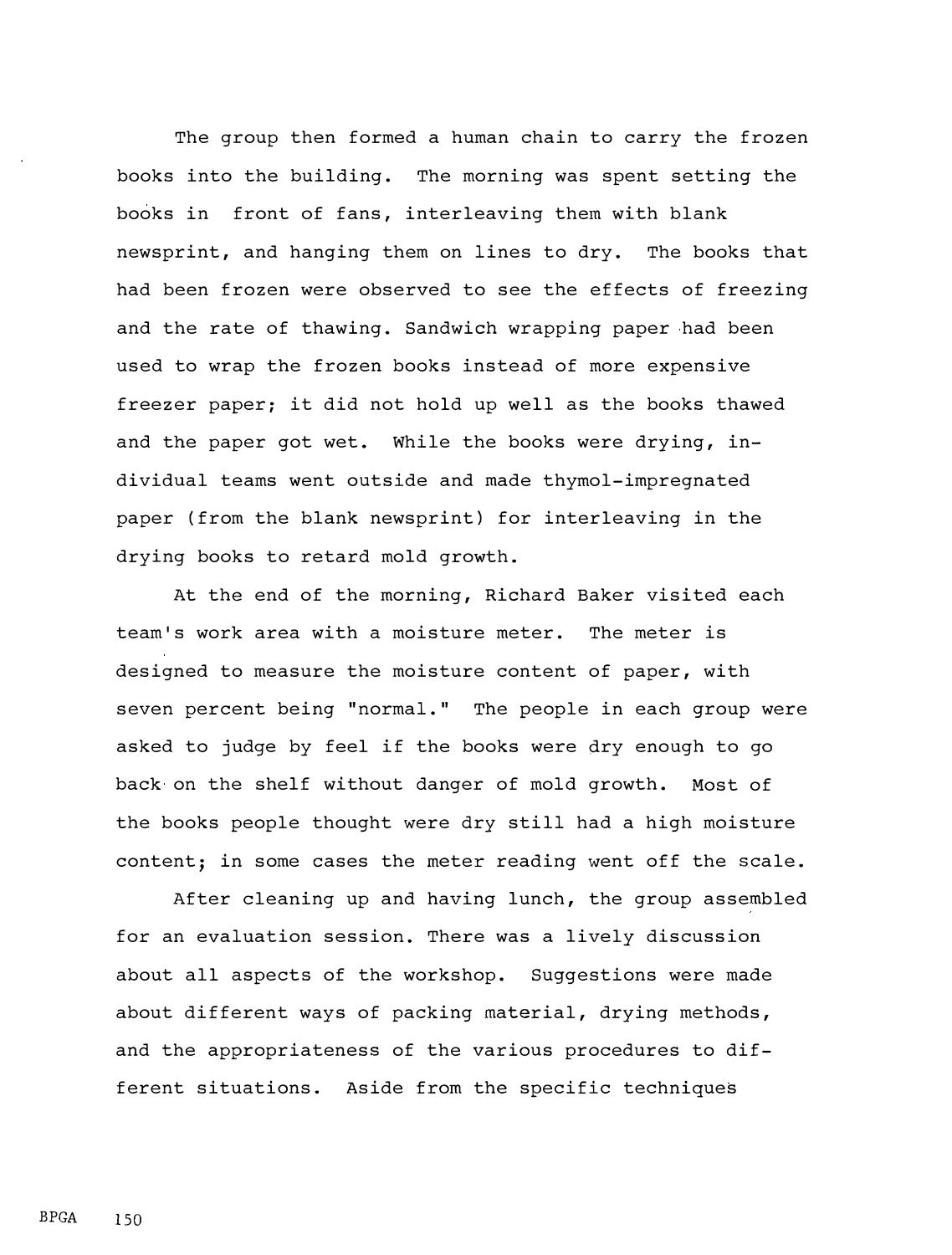people had learned, the most important lesson for everyone seemed to be the need for a strong, clear line of authority and organization in an emergency situation. Without one person in charge and deputies with each team, things quickly degenerate into chaos. There was sufficient chaos in the workshop for the lesson not be lost on anyone. The problems caused by a large-scale disaster call as much for organizational expertise as for knowledge of specific drying techniques.

The workshop produced several concrete benefits. The first is that there are now forty-eight people in central Massachusetts who have some expertise in salvaging waterdamaged library materials. They have seen first-hand the problems they are likely to encounter, and know some of the solutions. They are also available to help their neighboring institutions, should the need arise.

Another specific benefit to the group was the creation of a list of businesses and suppliers that could be called on in an emergency. It is difficult for individual libraries to contact businesses and try to explain their concerns regarding the salvage of damaged material. However, it is clearly better to do this in advance than be forced to do it in panic following a disaster. The workshop enabled WACL to approach businesses collectively and explain the reasons libraries were interested in their services or products. With grant money in hand, the committee was able